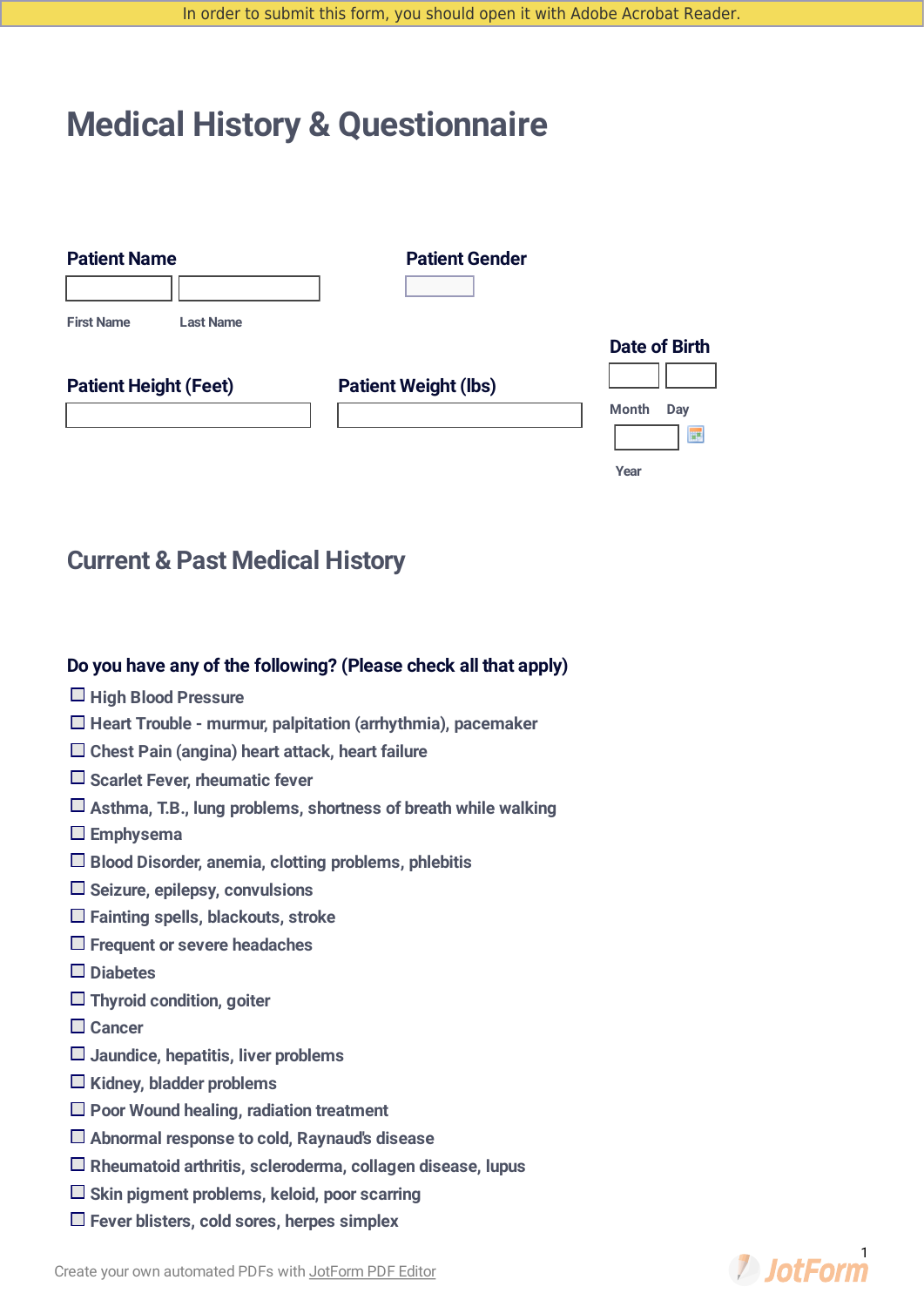- **Frequent infection or boils**
- **Blood Transfusion**
- **Significant emotional problems**
- **Psychiatric care**
- **Recent fever or cold**
- **Venereal Disease**
- **Neurological Disorders**

## **Please list any Operations you have had and dates of each**

#### **Recent Examinations**

- **History & Physical Chest X-ray**
- **EKG(electrocardiogram) Lab Work**

# **Please list any drug allergies (Including latex, tape, dyes, etc.)**

#### **Please list the dates of recent examinations here**

**If no known allergies, write "No Known Drug Allergies"**

# **Please list your Current Medications**